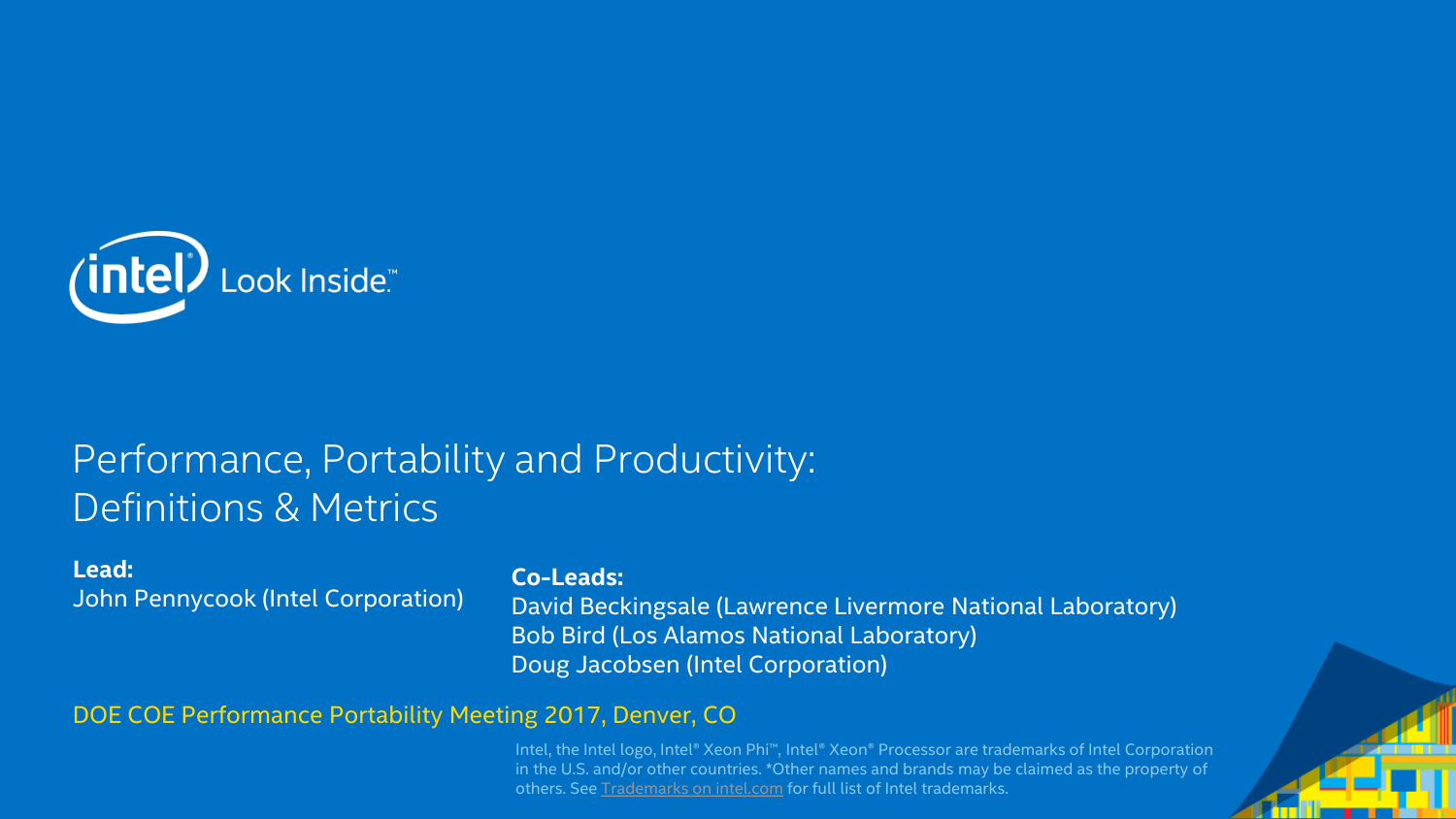## **Motivation**

"*Let us not get tied up in definitions. Performance portability means different things to different people and we need to accept that. Both performance and portability are poorly defined and depend on the applications. Every app has different constraints and there is no way to get around it."*

- **Unnamed Participant** DOE COE Meeting 2016 (Emphasis mine)



Image created by Randall Munroe and unmodified from <https://xkcd.com/1860/>, licensed under public license at <https://xkcd.com/license.html> [\(CC BY-NC 2.5](https://creativecommons.org/licenses/by-nc/2.5/)), including all disclaimers and warranties.

© 2017 Intel Corporation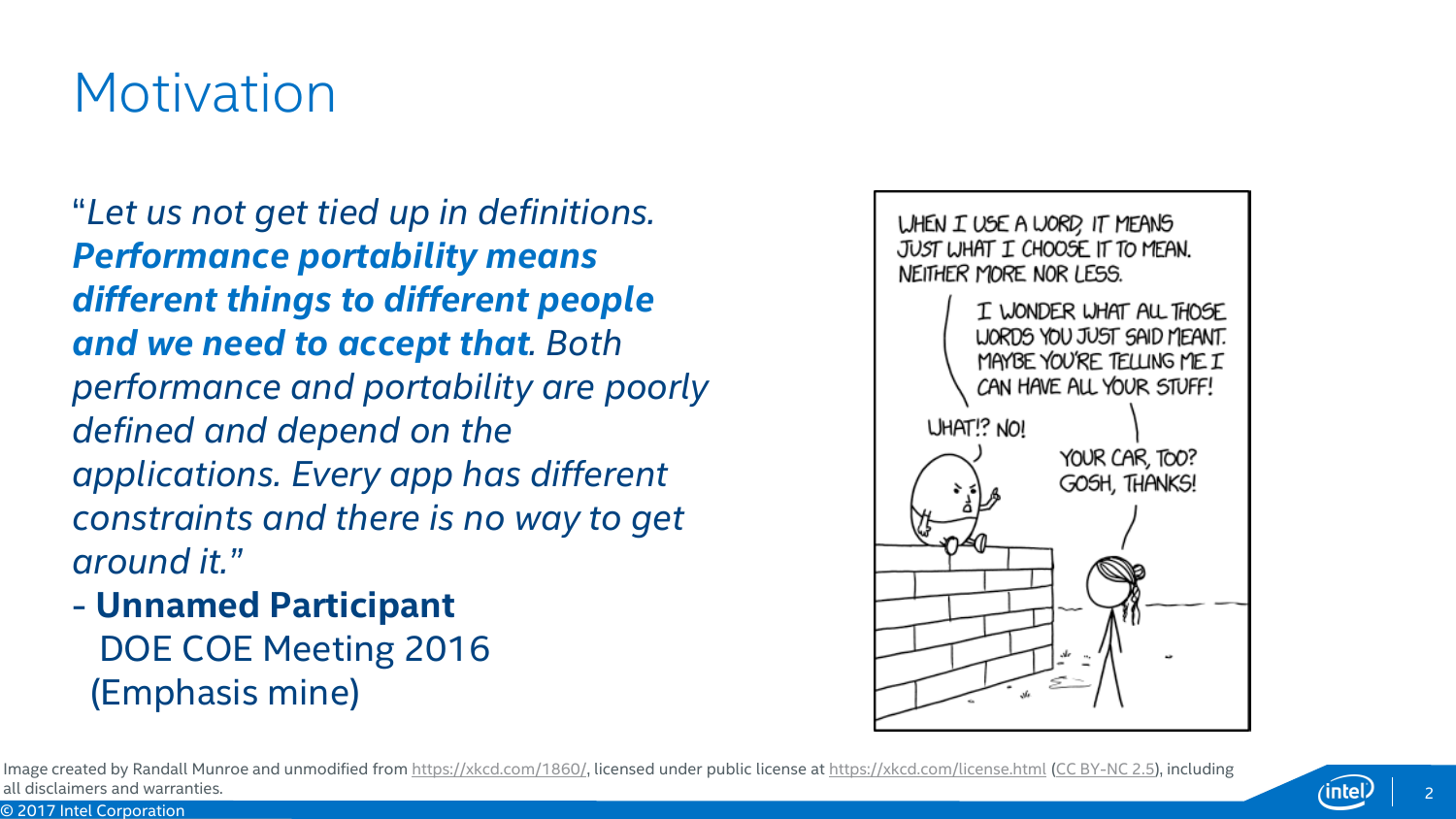# Agenda

- 5 questions to tackle, with a maximum of 20 minutes each:
	- 1. Are shared definitions and metrics useful to the community? Why (or why not)?
	- 2. What do performance, portability and/or productivity mean to you? What about combined terms (e.g. performance portability)?
	- 3. Are you/your site currently tracking performance, portability and productivity of codes? How?
	- 4. How do metrics and definitions inform solutions to these problems in a software sense?
	- 5. How do metrics and definitions inform solutions to these problems in a hardware sense?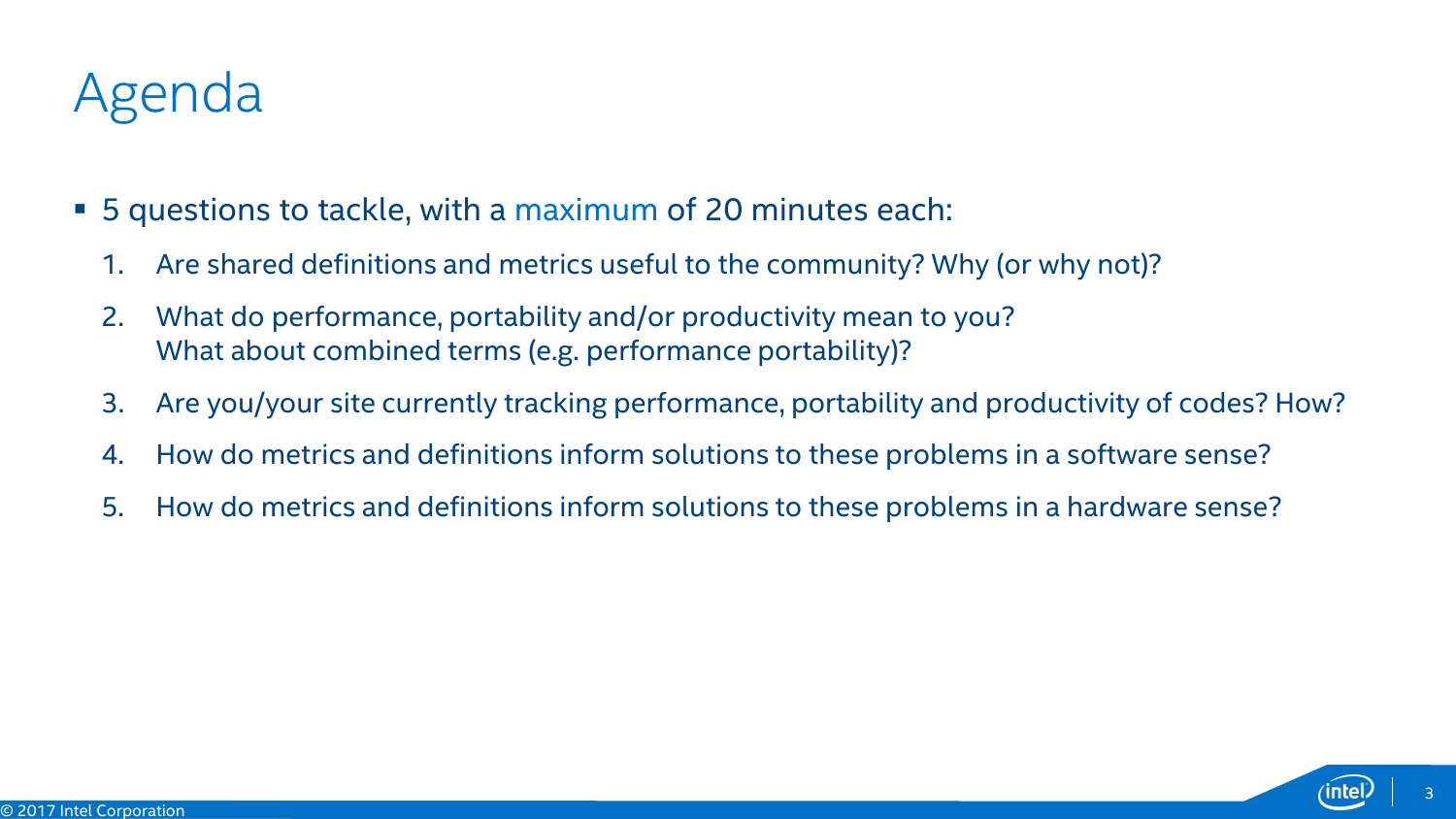## Question 1

Are shared definitions and metrics useful to the community?

Why (or why not)?

Generally – Yes. They help folks compare. Frameworks, hardware, etc…

It'd be helpful to push some of the definitions back onto the vendors, via standardization. A benchmark suite to check for performance portability would be useful during procurements.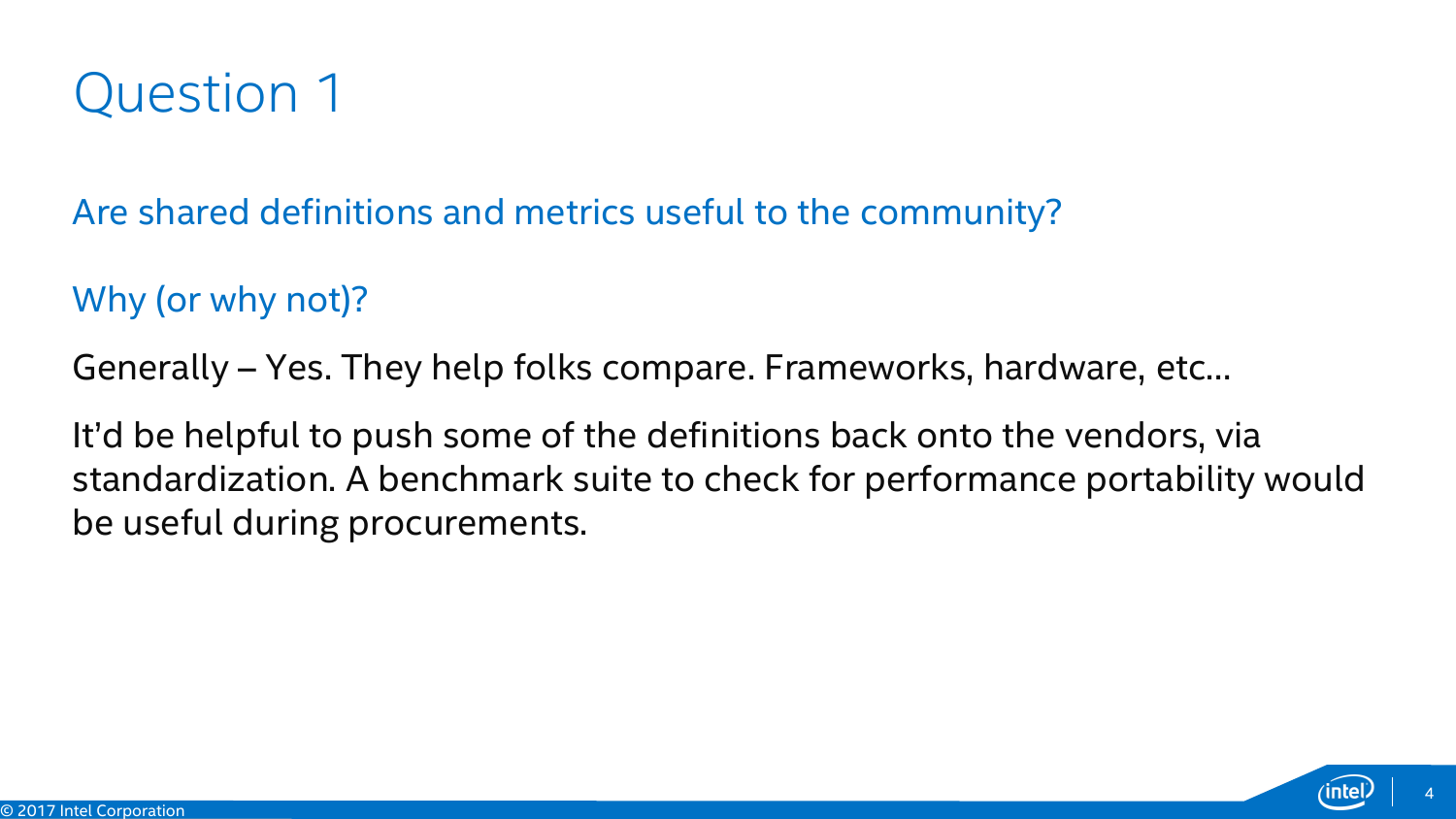

What do performance, portability and/or productivity mean to you?

What about combined terms (e.g. performance portability)?

Most of the discussion was focused on the definitions of portability and productivity.

Generally, people consider productivity to be part of portability (i.e. how much effort does a code base require to port to a new architecture, **can** a code be ported to a new architecture). (**Code Portability**)

Alternate definitions: At an instant in time, can you build / run on all of your architectures of interest. (**Application Portability**). **NOTE:** This is also used by code developers, via regression tests.

Some definitions can hurt developers, for example if you are deemed not-PP, but are portable as far as the machines you care about.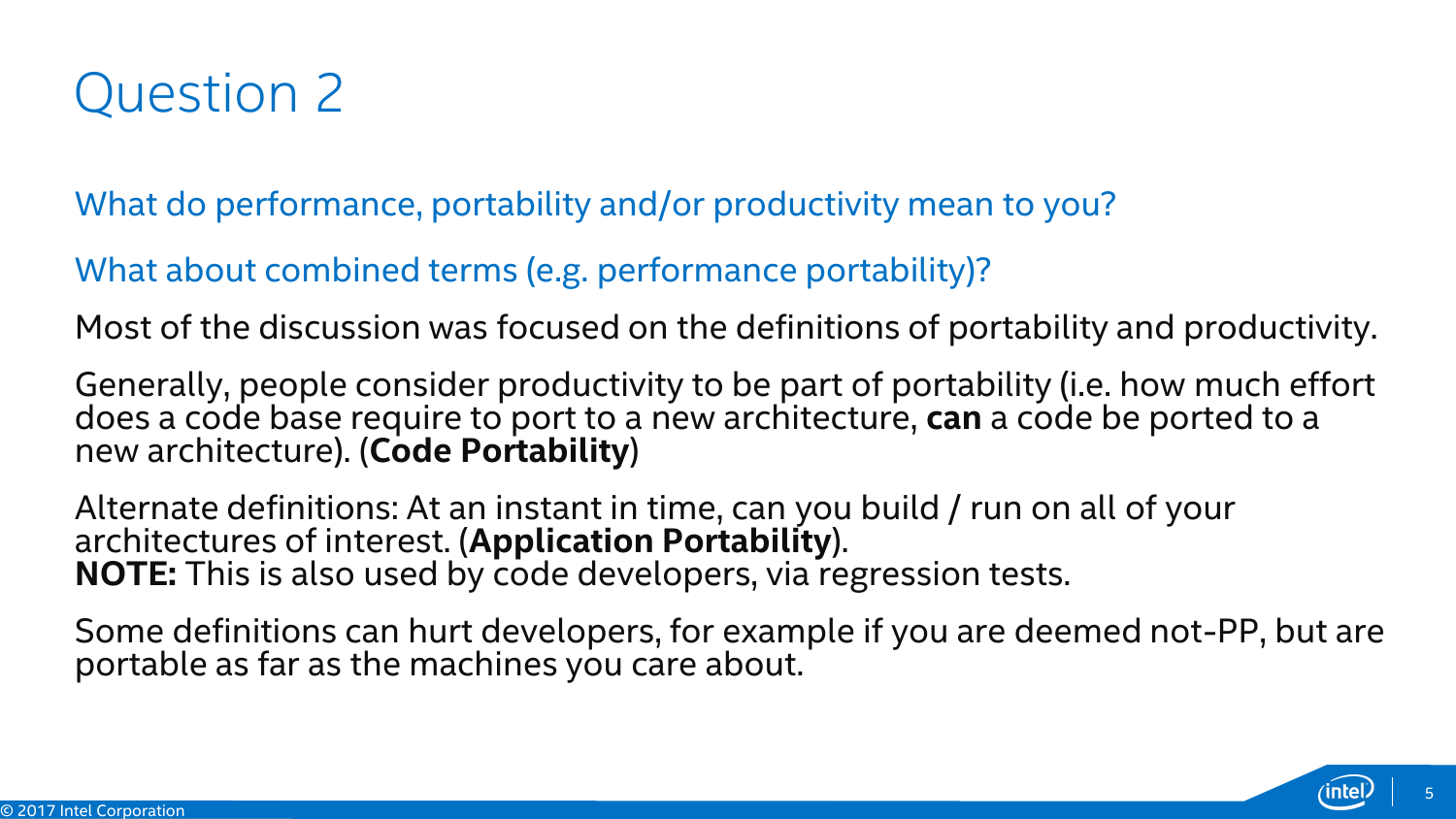

Are you/your site currently tracking performance, portability and productivity of codes?

### How?

Performance is tracked via regressions against a "known" benchmark.

Portability is tracked via the previous "Application Portability" definition, or by users telling developers that the code no longer runs when given a new architecture.

Some people said yes, via issue trackers (on github for example) or scrum trackers (like JIRA) that track Story points for tasks.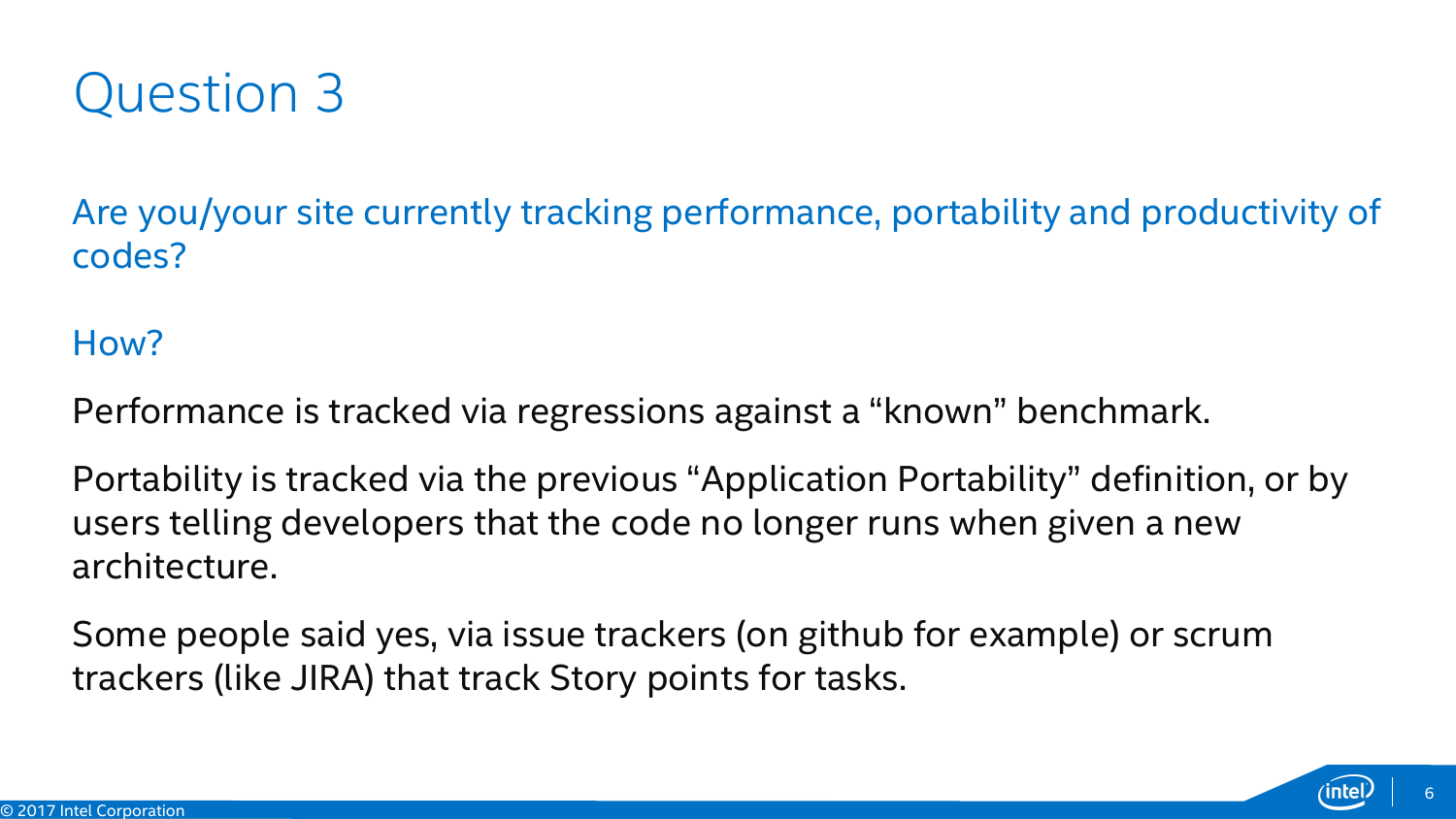

#### How do metrics and definitions inform solutions to these problems in a **software** sense?

Ran out of time before this question, but some of the discussions implied the following:

Sometimes, they tell people they need to refactor their code to be more agile when new architectures come out.

The software seems to be the **hard** part, while the hardware seems to be the **soft** part. As in, most people are stuck with the hardware they are given, and need to adapt their software to work with it.

Code specialization seems necessary to help with performance portability.

How do third party libraries (i.e. PETsc, Trilinos) and programming models (Kokkos, Raja) factor into these definitions of Performance Portability? If they do not support a new architecture, can you consider the model that uses it portable?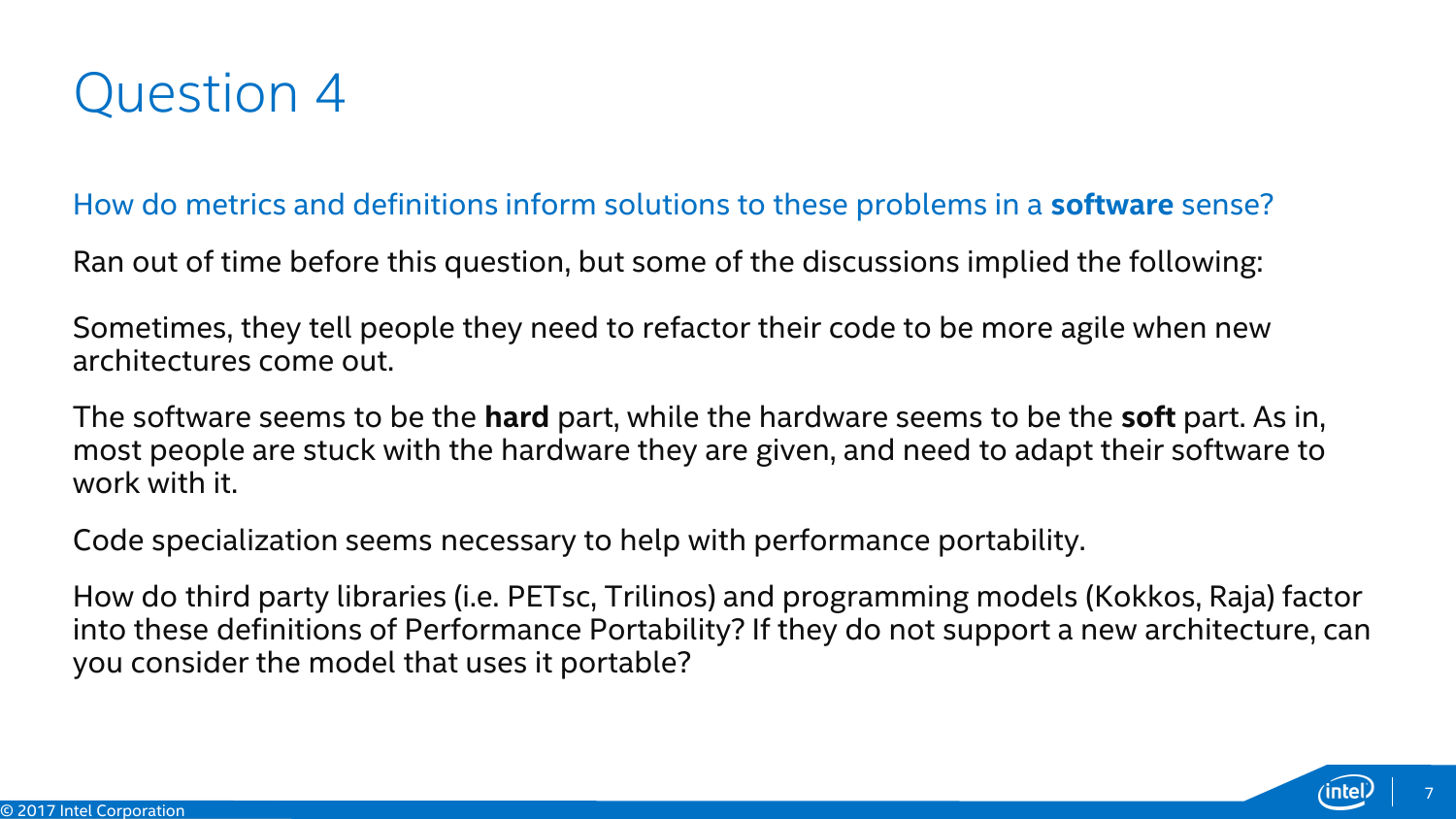

How do metrics and definitions inform solutions to these problems in a **hardware** sense?

See previous slide…

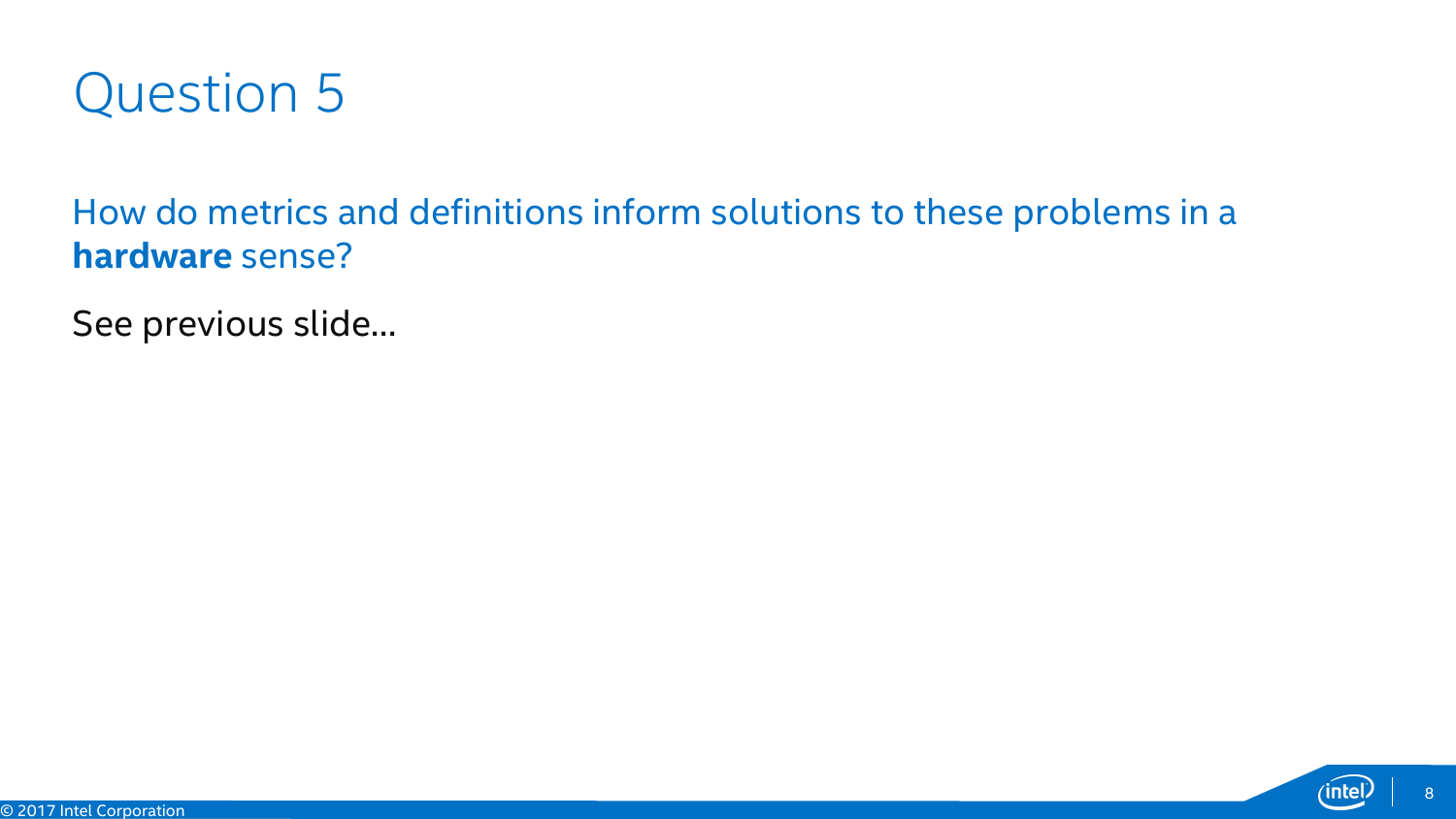

### Now what should we do??

- Work with developers to test out definitions on real codes
- Play with alternate definitions
- Explore different methods of measuring productivity within codes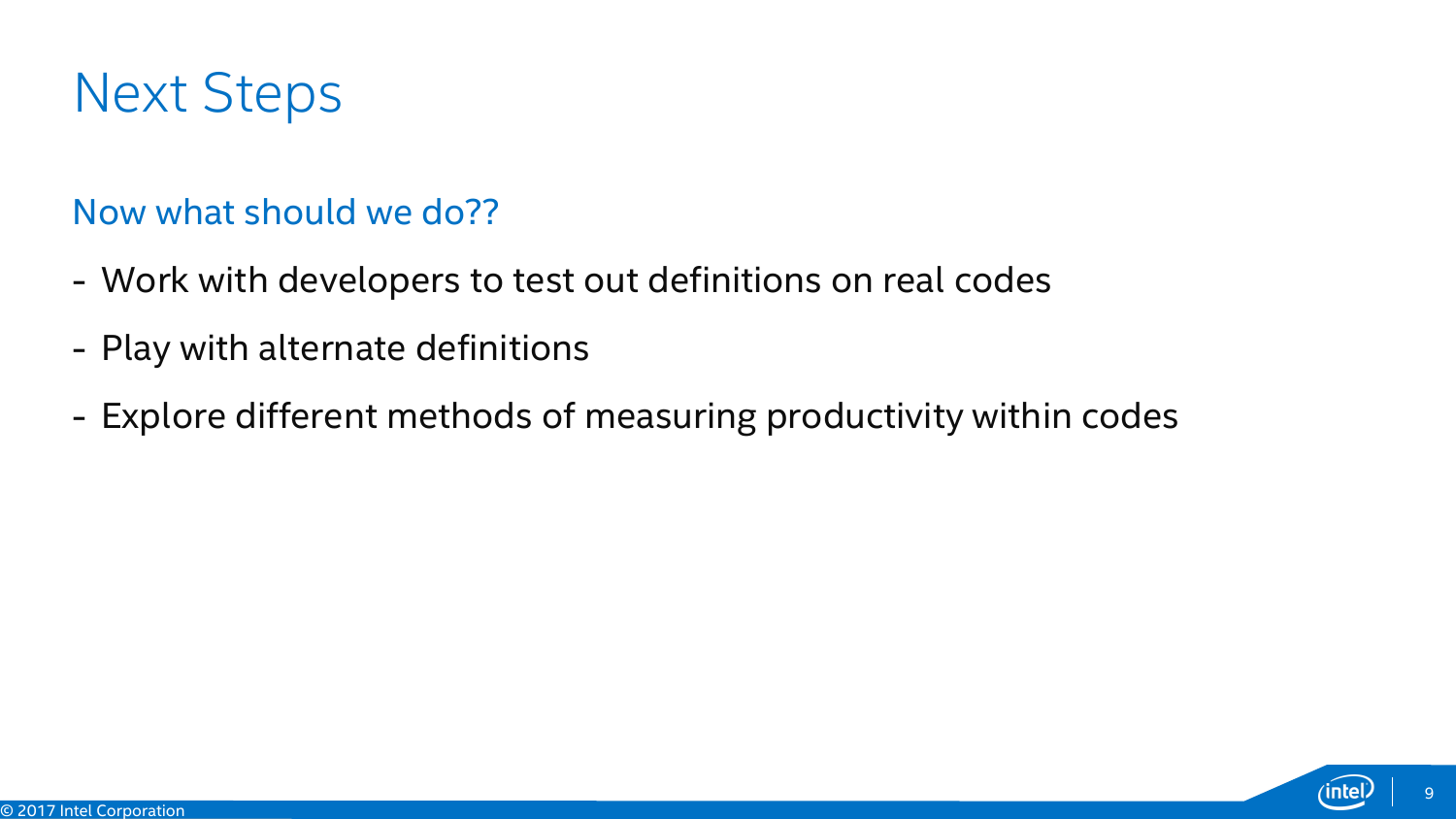# Legal Notices and Disclaimers

Intel, Xeon, Xeon Phi and the Intel logo and others are trademarks of Intel Corporation in the U.S. and/or other countries.

\*Other names and brands may be claimed as the property of others.

© 2017 Intel Corporation.

Thanks to Tina Macaluso for taking notes